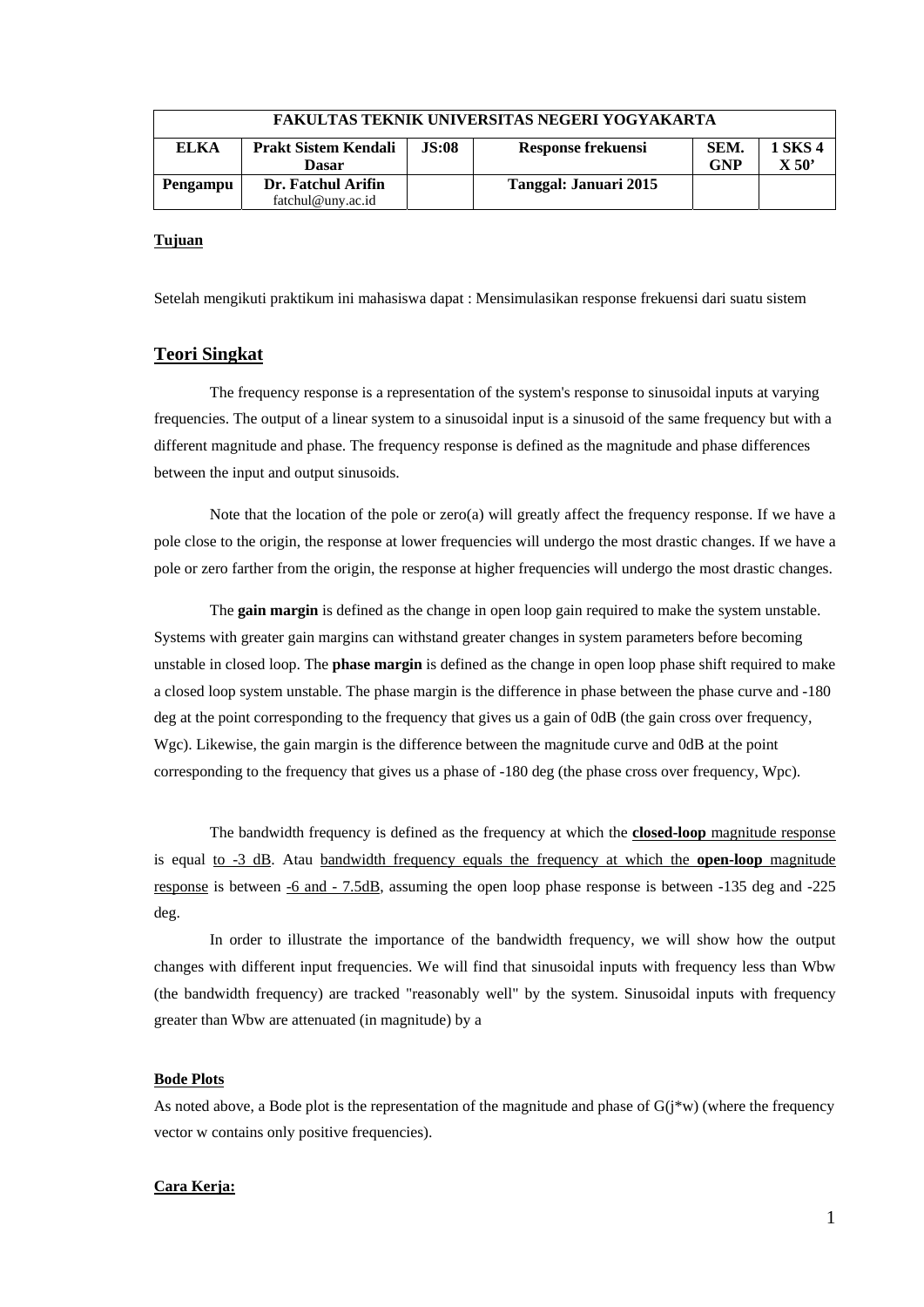| <b>FAKULTAS TEKNIK UNIVERSITAS NEGERI YOGYAKARTA</b> |                                             |              |                       |                    |                  |  |  |  |
|------------------------------------------------------|---------------------------------------------|--------------|-----------------------|--------------------|------------------|--|--|--|
| EL KA                                                | <b>Prakt Sistem Kendali</b><br><b>Dasar</b> | <b>JS:08</b> | Response frekuensi    | SEM.<br><b>GNP</b> | 1 SKS 4<br>X 50' |  |  |  |
| Pengampu                                             | Dr. Fatchul Arifin                          |              | Tanggal: Januari 2015 |                    |                  |  |  |  |
|                                                      | fatchul@uny.ac.id                           |              |                       |                    |                  |  |  |  |

I. Pengaruh pole dan zero Terhadap response Frekuensi

Ketikkan program dibawah, lalu jalankan:

% Pengaruh pole dan zero terhadap response frekuensi

% Untuk pole dkt origin %  $1/(s + 0.1)$ Subplot (2,2,1); bode(1,[ 1, 0.1])

% Untuk pole jauh dari origin %  $1/(s + 10)$ Subplot (2,2,2); bode(1,[ 1, 10])

% Untuk Zero dekat dg origin %  $(s + 0.1)$ Subplot (2,2,3);  $bode([1, 0.1], 1)$ 

% Untuk zero jauh dari origin %  $(s + 10)$ Subplot (2,2,4); bode([1, 10], 1)

Tugas: Gambar/catat hasilnya, amati komentar/analisa anda?

# II. Menghitung phase margin dan gain margin

% Diketahui sebuah sistem mempunyai persamaan TF =  $50/s^3+9s^2+30s+40$ % bode bode(50,[1 9 30 40])

 Amati hasilnya! Hitung berapa phase margin dan gain marginya? (caranya lihat di dasar teori)